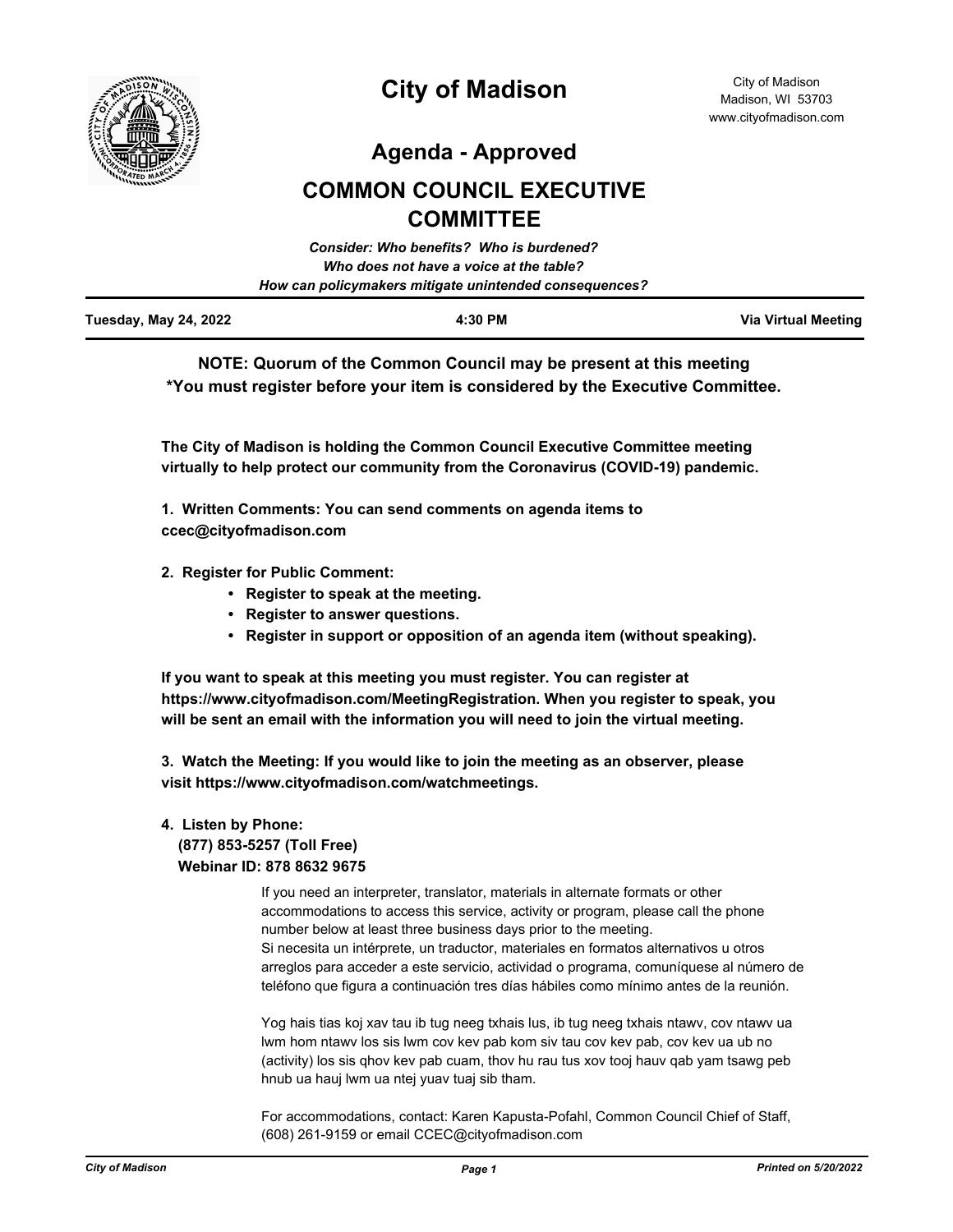## **CALL TO ORDER / ROLL CALL**

## **APPROVAL OF MINUTES**

4/19/22; 5/17/22 draft minutes: http://madison.legistar.com/Calendar.aspx

#### **PUBLIC COMMENT**

**1. [71708](http://madison.legistar.com/gateway.aspx?m=l&id=/matter.aspx?key=83575)** Public Comment (5/24/22)

#### **DISCLOSURES AND RECUSALS**

Members of the body should make any required disclosures or recusals under the City's Ethics Code.

#### **NEW BUSINESS**

**2. [71707](http://madison.legistar.com/gateway.aspx?m=l&id=/matter.aspx?key=83574)** Review Proposed CCEC Dates

*Attachments:* [Proposed CCEC Dates for 2022.pdf](http://madison.legistar.com/gateway.aspx?M=F&ID=4f174c3e-6f71-4871-822a-0dc4f64e2841.pdf)

**3. [71711](http://madison.legistar.com/gateway.aspx?m=l&id=/matter.aspx?key=83578)** Review CCEC Items

*Attachments:* [2022-05-20\\_CCEC\\_Agenda.pdf](http://madison.legistar.com/gateway.aspx?M=F&ID=6c8adbec-8446-4c23-b8a8-95f6524703df.pdf)

- **4. [71355](http://madison.legistar.com/gateway.aspx?m=l&id=/matter.aspx?key=83294)** Amending the Title of Section 33.13, Amending Section 33.13(1) and Repealing Section 33.13(2) Related to the Common Council Executive Committee.
- **5. [71357](http://madison.legistar.com/gateway.aspx?m=l&id=/matter.aspx?key=83296) SUBSTITUTE** Creating Section 3.035 related to the Common Council Office and Chief of Staff.
- **6. [70800](http://madison.legistar.com/gateway.aspx?m=l&id=/matter.aspx?key=82812)** Submitting the appointment of Karen Kapusta-Pofahl for confirmation of a five-year term as the Common Council Chief of Staff. *Attachments:* [Kapusta-Pofahl 2022 Employment Contract - Final.pdf](http://madison.legistar.com/gateway.aspx?M=F&ID=e2bfd3f3-fea6-4c68-be52-ab2d401a81ab.pdf)
- **7. [71289](http://madison.legistar.com/gateway.aspx?m=l&id=/matter.aspx?key=83230)** Amending Section 2.03(3) and 2.03(4) to Revise the Process for Filling Common Council Vacancies.
- **8. [71715](http://madison.legistar.com/gateway.aspx?m=l&id=/matter.aspx?key=83582)** Alder Vacancy Process

*Attachments:* [Vacancy Process Feedback Request.pdf](http://madison.legistar.com/gateway.aspx?M=F&ID=8e8d9bcc-ab24-431a-9136-ab1ca4bd96fd.pdf)